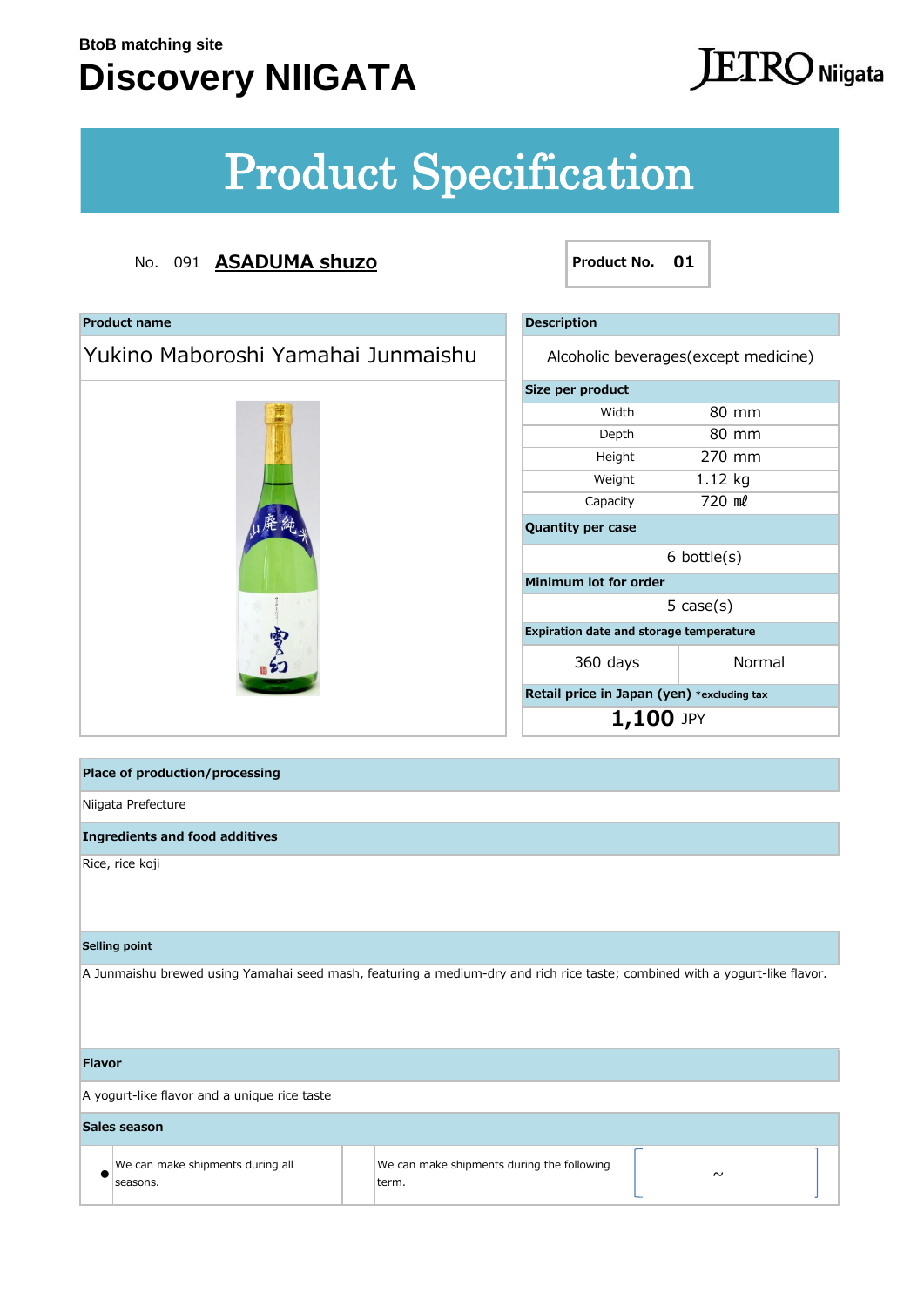## **Discovery NIIGATA**

## **JETRO** Niigata

 $\overline{\phantom{a}}$ 

# Product Specification

#### No. 091 **ASADUMA shuzo Product No. 02**

| <b>Product name</b>                                                                                                                                                                                                                   | <b>Description</b>                         |                                       |  |  |
|---------------------------------------------------------------------------------------------------------------------------------------------------------------------------------------------------------------------------------------|--------------------------------------------|---------------------------------------|--|--|
| Koshino Fusetsu Daiginjo                                                                                                                                                                                                              |                                            | Alcoholic beverages (except medicine) |  |  |
|                                                                                                                                                                                                                                       | Size per product                           |                                       |  |  |
|                                                                                                                                                                                                                                       | Width                                      | 80 mm                                 |  |  |
|                                                                                                                                                                                                                                       | Depth                                      | 80 mm                                 |  |  |
|                                                                                                                                                                                                                                       | Height                                     | 270 mm                                |  |  |
|                                                                                                                                                                                                                                       | Weight                                     | 1.12 kg                               |  |  |
|                                                                                                                                                                                                                                       | Capacity                                   | 720 ml                                |  |  |
|                                                                                                                                                                                                                                       | Quantity per case                          |                                       |  |  |
|                                                                                                                                                                                                                                       |                                            | $6$ bottle $(s)$                      |  |  |
|                                                                                                                                                                                                                                       | Minimum lot for order                      |                                       |  |  |
|                                                                                                                                                                                                                                       |                                            | $5 \cose(s)$                          |  |  |
|                                                                                                                                                                                                                                       | Expiration date and storage temperature    |                                       |  |  |
|                                                                                                                                                                                                                                       | 360 days                                   | Normal                                |  |  |
|                                                                                                                                                                                                                                       | Retail price in Japan (yen) *excluding tax |                                       |  |  |
|                                                                                                                                                                                                                                       | $1,131$ JPY                                |                                       |  |  |
|                                                                                                                                                                                                                                       |                                            |                                       |  |  |
| <b>Place of production/processing</b>                                                                                                                                                                                                 |                                            |                                       |  |  |
| Niigata Prefecture                                                                                                                                                                                                                    |                                            |                                       |  |  |
| <b>Ingredients and food additives</b>                                                                                                                                                                                                 |                                            |                                       |  |  |
| Rice, rice koji, brewer's alcohol                                                                                                                                                                                                     |                                            |                                       |  |  |
|                                                                                                                                                                                                                                       |                                            |                                       |  |  |
|                                                                                                                                                                                                                                       |                                            |                                       |  |  |
| <b>Selling point</b>                                                                                                                                                                                                                  |                                            |                                       |  |  |
| A very drinkable sake, made in Niigata from highly polished rice and with a smooth and refreshing taste. Fully flavorful and tasty,<br>it is a perfect choice whatever your drinking occasion, served chilled, on the rocks and more. |                                            |                                       |  |  |
|                                                                                                                                                                                                                                       |                                            |                                       |  |  |
|                                                                                                                                                                                                                                       |                                            |                                       |  |  |
| <b>Flavor</b>                                                                                                                                                                                                                         |                                            |                                       |  |  |
| A muscat-like flavor with a clear aftertaste.                                                                                                                                                                                         |                                            |                                       |  |  |
| Sales season                                                                                                                                                                                                                          |                                            |                                       |  |  |
| We can make shipments during all<br>seasons.<br>term.                                                                                                                                                                                 | We can make shipments during the following | $\sim$                                |  |  |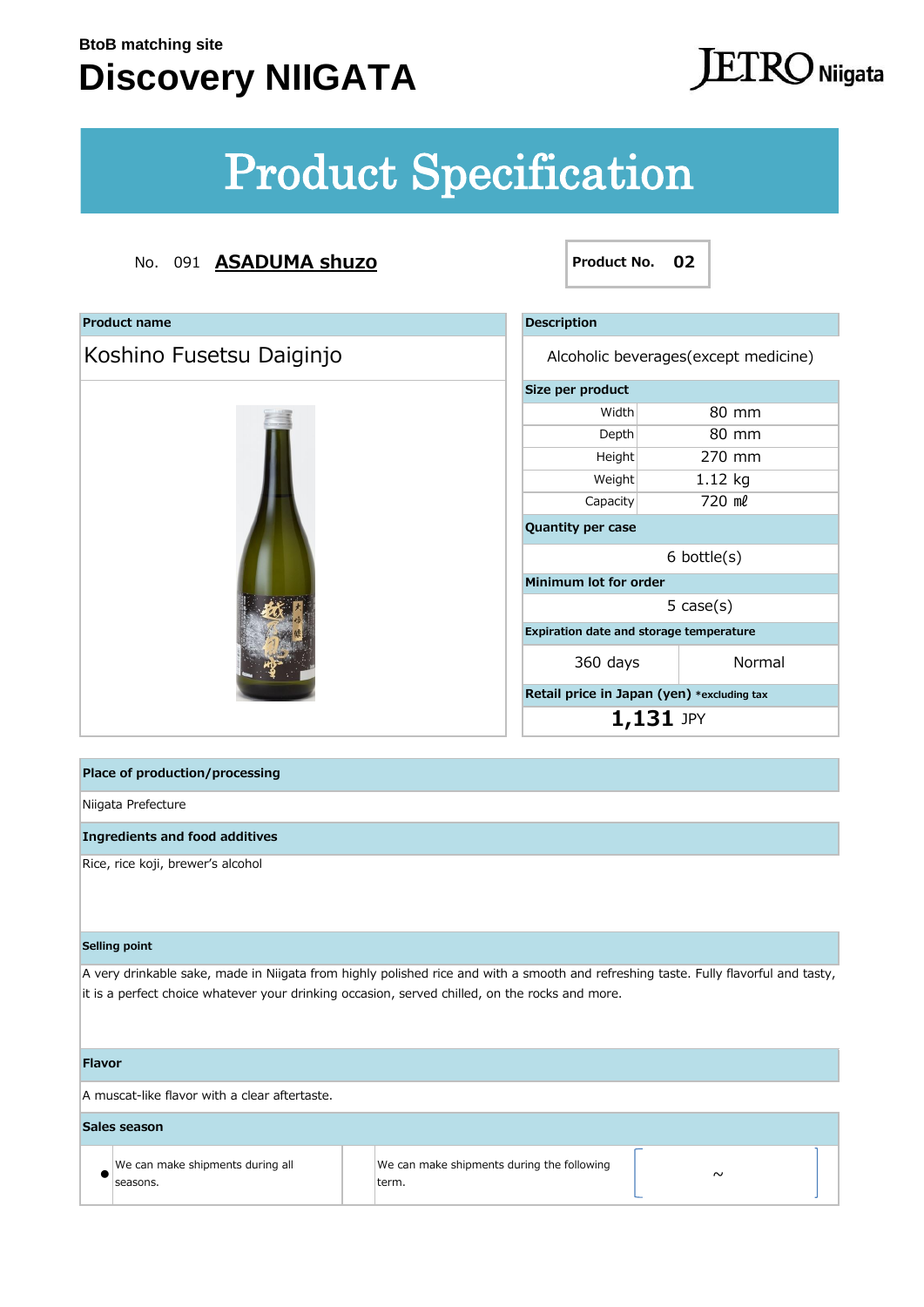### **Discovery NIIGATA**

### $ETRO$  Niigata

# Product Specification

#### No. 091 **ASADUMA shuzo Product No. 03**

| <b>Product name</b>                   | <b>Description</b>                         |                                       |  |
|---------------------------------------|--------------------------------------------|---------------------------------------|--|
| Yuki no Maboroshi Daiginjo            |                                            | Alcoholic beverages (except medicine) |  |
|                                       | Size per product                           |                                       |  |
|                                       | Width                                      | 64 mm                                 |  |
|                                       | Depth                                      | 64 mm                                 |  |
|                                       | Height                                     | 190 mm                                |  |
|                                       | Weight                                     | $0.5$ kg                              |  |
|                                       | Capacity                                   | 300 ml                                |  |
|                                       | <b>Quantity per case</b>                   |                                       |  |
|                                       | 12 bottle $(s)$                            |                                       |  |
|                                       | Minimum lot for order                      |                                       |  |
|                                       |                                            | $5 \cose(s)$                          |  |
|                                       | Expiration date and storage temperature    |                                       |  |
|                                       | 360 days                                   | Normal                                |  |
|                                       | Retail price in Japan (yen) *excluding tax |                                       |  |
|                                       | <b>620 JPY</b>                             |                                       |  |
|                                       |                                            |                                       |  |
| <b>Place of production/processing</b> |                                            |                                       |  |
| Niigata Prefecture                    |                                            |                                       |  |
| <b>Ingredients and food additives</b> |                                            |                                       |  |
|                                       |                                            |                                       |  |

#### **Selling point**

A smooth, refreshing, and dry Daiginjo-shu, that symbolizes the sake of Niigata. A clear taste bringing out all the flavor of the rice alongside a gentle ginjo flavor perfect with meals.

#### **Flavor**

A banana-like flavor with a sharp and clear taste.

| Sales season                                 |  |                                                      |  |        |  |
|----------------------------------------------|--|------------------------------------------------------|--|--------|--|
| We can make shipments during all<br>seasons. |  | We can make shipments during the following<br>lterm. |  | $\sim$ |  |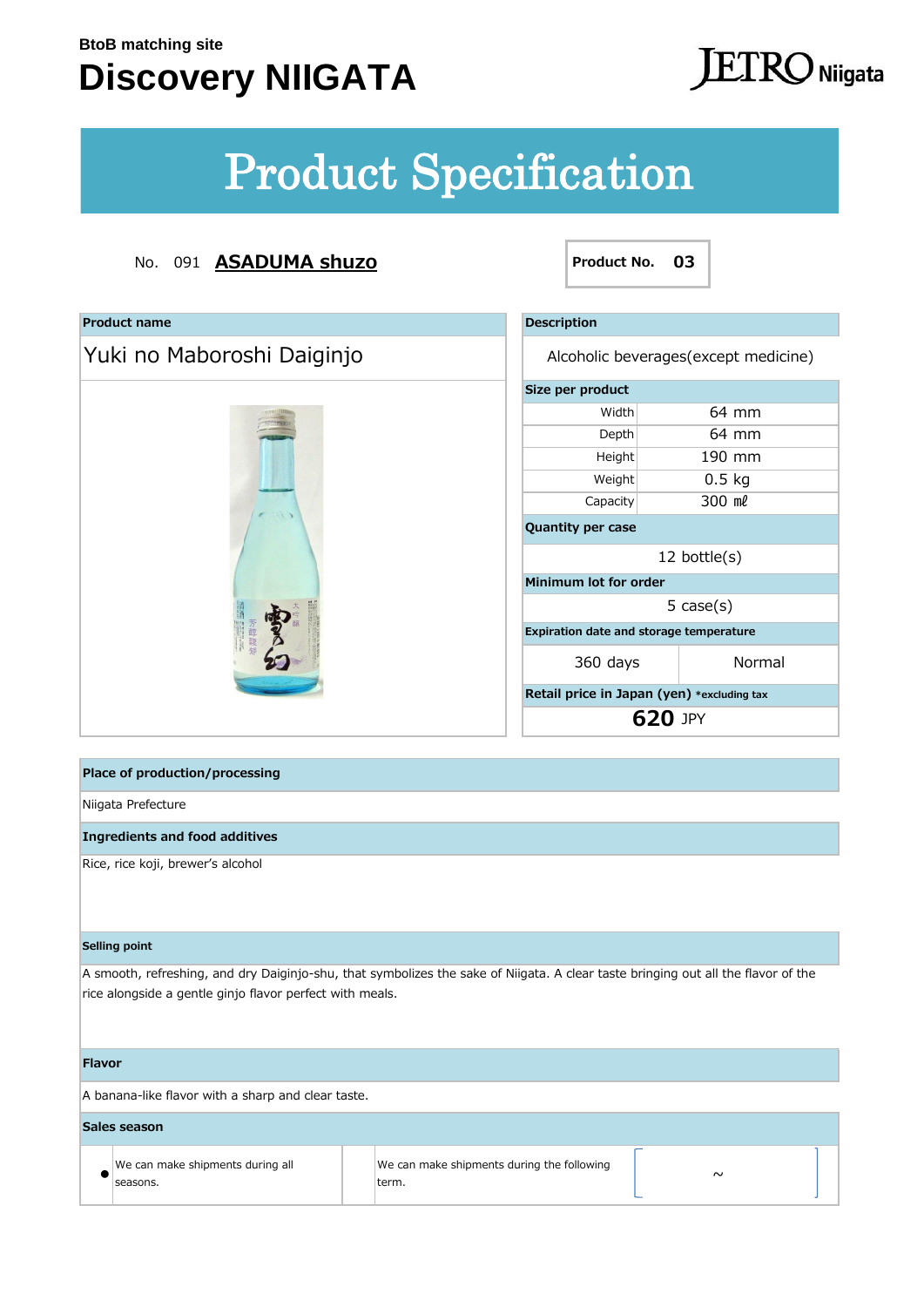## **Discovery NIIGATA**

### **JETRO** Niigata

# Product Specification

#### No. 091 **ASADUMA shuzo Product No. 04**

| <b>Product name</b>                                                                                                                                                    |                                                     | <b>Description</b>                         |                  |  |
|------------------------------------------------------------------------------------------------------------------------------------------------------------------------|-----------------------------------------------------|--------------------------------------------|------------------|--|
| Yuki no Maboroshi Yamahai Junmaishu                                                                                                                                    |                                                     | Alcoholic beverages (except medicine)      |                  |  |
|                                                                                                                                                                        |                                                     | Size per product                           |                  |  |
|                                                                                                                                                                        |                                                     | Width                                      | 100 mm           |  |
|                                                                                                                                                                        |                                                     | Depth                                      | 100 mm           |  |
|                                                                                                                                                                        |                                                     | Height                                     | 400 mm           |  |
|                                                                                                                                                                        |                                                     | Weight                                     | 2.75 kg          |  |
|                                                                                                                                                                        |                                                     | Capacity                                   | 1800 ml          |  |
|                                                                                                                                                                        |                                                     | Quantity per case                          |                  |  |
|                                                                                                                                                                        |                                                     |                                            | $6$ bottle $(s)$ |  |
|                                                                                                                                                                        |                                                     | Minimum lot for order                      |                  |  |
|                                                                                                                                                                        |                                                     |                                            | 5 $case(s)$      |  |
|                                                                                                                                                                        |                                                     | Expiration date and storage temperature    |                  |  |
| 雪台                                                                                                                                                                     |                                                     | 360 days                                   | Normal           |  |
|                                                                                                                                                                        |                                                     | Retail price in Japan (yen) *excluding tax |                  |  |
|                                                                                                                                                                        |                                                     | 2,200 JPY                                  |                  |  |
|                                                                                                                                                                        |                                                     |                                            |                  |  |
| <b>Place of production/processing</b>                                                                                                                                  |                                                     |                                            |                  |  |
| Niigata Prefecture                                                                                                                                                     |                                                     |                                            |                  |  |
| <b>Ingredients and food additives</b>                                                                                                                                  |                                                     |                                            |                  |  |
| Rice, rice koji                                                                                                                                                        |                                                     |                                            |                  |  |
| <b>Selling point</b>                                                                                                                                                   |                                                     |                                            |                  |  |
| A medium -dry flavorful and rich-tasting Junmaishu made from Yamahai seed mash.<br>This versatile sake is ideal served chilled, warmed, on the rocks or any other way. |                                                     |                                            |                  |  |
| <b>Flavor</b>                                                                                                                                                          |                                                     |                                            |                  |  |
| A yogurt-like flavor and a unique rice taste                                                                                                                           |                                                     |                                            |                  |  |
| Sales season                                                                                                                                                           |                                                     |                                            |                  |  |
| We can make shipments during all<br>seasons.                                                                                                                           | We can make shipments during the following<br>term. |                                            | $\sim$           |  |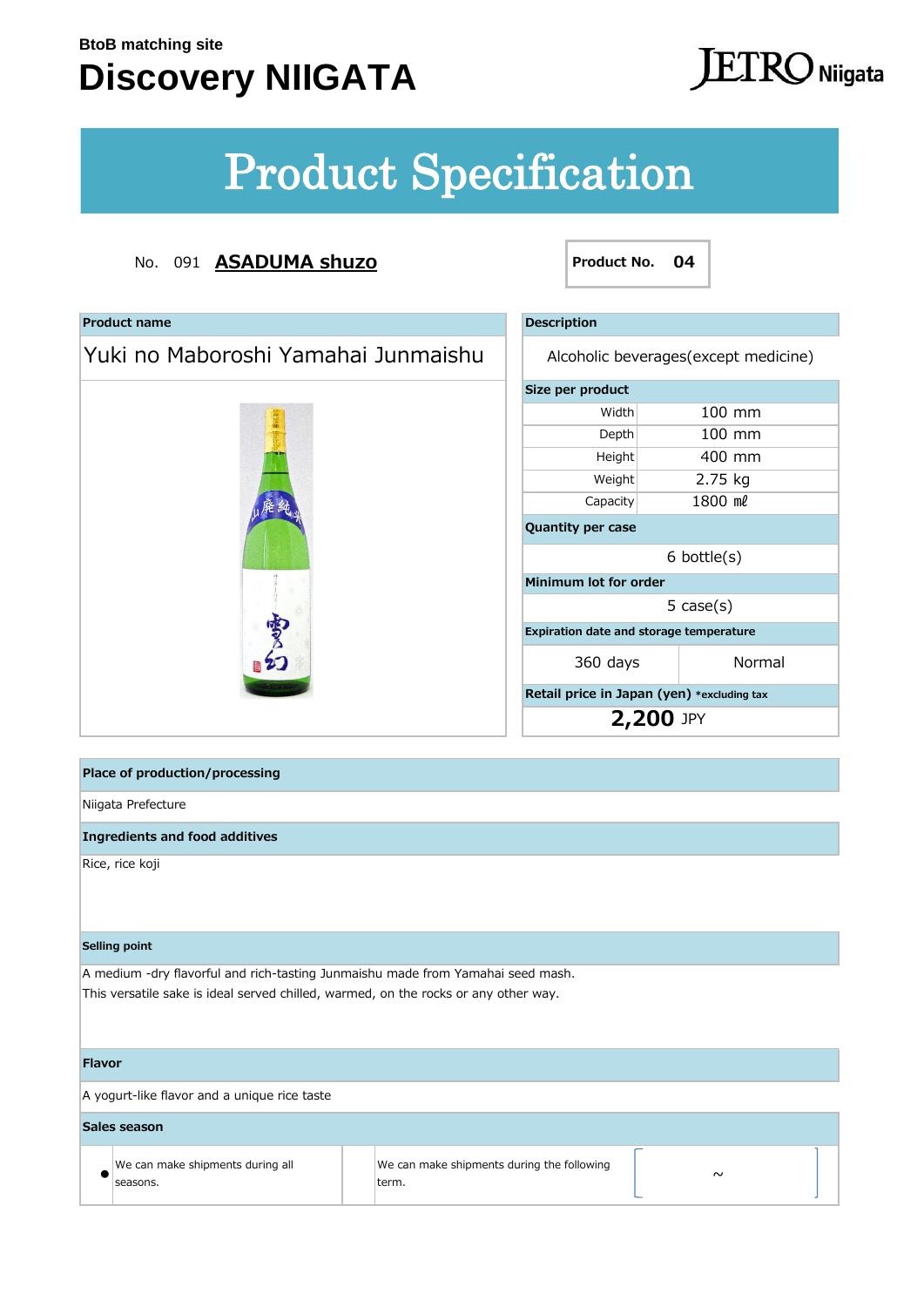seasons.

## **Discovery NIIGATA**

## **JETRO** Niigata

# Product Specification

#### No. 091 **ASADUMA shuzo Product No. 05**

| <b>Product name</b>                                                                                                                                                                                                                   |                                            | <b>Description</b>       |                                            |  |  |
|---------------------------------------------------------------------------------------------------------------------------------------------------------------------------------------------------------------------------------------|--------------------------------------------|--------------------------|--------------------------------------------|--|--|
| Koshino Fusetsu Daiginjo                                                                                                                                                                                                              |                                            |                          | Alcoholic beverages (except medicine)      |  |  |
|                                                                                                                                                                                                                                       |                                            | Size per product         |                                            |  |  |
|                                                                                                                                                                                                                                       |                                            | Width                    | 100 mm                                     |  |  |
|                                                                                                                                                                                                                                       |                                            | Depth                    | 100 mm                                     |  |  |
|                                                                                                                                                                                                                                       |                                            | Height                   | 400 mm                                     |  |  |
|                                                                                                                                                                                                                                       |                                            | Weight                   | 2.75 kg                                    |  |  |
|                                                                                                                                                                                                                                       |                                            | Capacity                 | 1800 ml                                    |  |  |
|                                                                                                                                                                                                                                       |                                            | <b>Quantity per case</b> |                                            |  |  |
|                                                                                                                                                                                                                                       |                                            | $6$ bottle $(s)$         |                                            |  |  |
|                                                                                                                                                                                                                                       |                                            | Minimum lot for order    |                                            |  |  |
|                                                                                                                                                                                                                                       |                                            |                          | 5 $case(s)$                                |  |  |
|                                                                                                                                                                                                                                       |                                            |                          | Expiration date and storage temperature    |  |  |
|                                                                                                                                                                                                                                       |                                            | 360 days                 | Normal                                     |  |  |
|                                                                                                                                                                                                                                       |                                            |                          | Retail price in Japan (yen) *excluding tax |  |  |
|                                                                                                                                                                                                                                       |                                            | 2,103 JPY                |                                            |  |  |
|                                                                                                                                                                                                                                       |                                            |                          |                                            |  |  |
| <b>Place of production/processing</b>                                                                                                                                                                                                 |                                            |                          |                                            |  |  |
| Niigata Prefecture                                                                                                                                                                                                                    |                                            |                          |                                            |  |  |
| <b>Ingredients and food additives</b>                                                                                                                                                                                                 |                                            |                          |                                            |  |  |
| Rice, rice koji, brewer's alcohol                                                                                                                                                                                                     |                                            |                          |                                            |  |  |
| <b>Selling point</b>                                                                                                                                                                                                                  |                                            |                          |                                            |  |  |
| A very drinkable sake, made in Niigata from highly polished rice and with a smooth and refreshing taste. Fully flavorful and tasty,<br>it is a perfect choice whatever your drinking occasion, served chilled, on the rocks and more. |                                            |                          |                                            |  |  |
| <b>Flavor</b>                                                                                                                                                                                                                         |                                            |                          |                                            |  |  |
| A muscat-like flavor with a clear aftertaste.                                                                                                                                                                                         |                                            |                          |                                            |  |  |
| <b>Sales season</b>                                                                                                                                                                                                                   |                                            |                          |                                            |  |  |
| We can make shipments during all                                                                                                                                                                                                      | We can make shipments during the following |                          | $\sim$                                     |  |  |

term.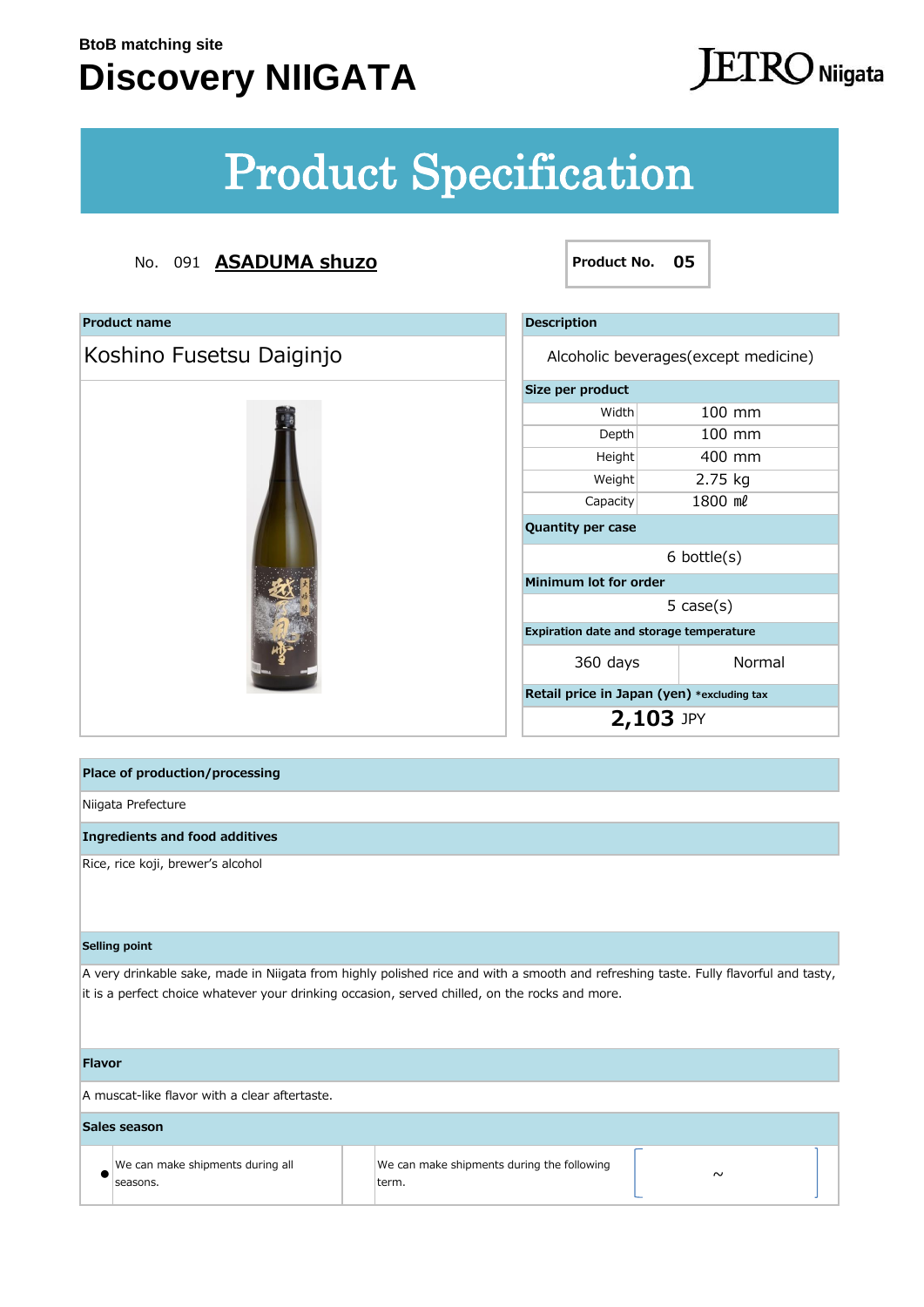seasons.

## **Discovery NIIGATA**

### **JETRO** Niigata

# Product Specification

#### No. 091 **ASADUMA shuzo Product No. 06**

| <b>Product name</b>                                                                                                                                   |                                            | <b>Description</b>                         |                                         |  |
|-------------------------------------------------------------------------------------------------------------------------------------------------------|--------------------------------------------|--------------------------------------------|-----------------------------------------|--|
| Koshino Fusetsu Junmai Ginjo                                                                                                                          |                                            | Alcoholic beverages (except medicine)      |                                         |  |
|                                                                                                                                                       |                                            | Size per product                           |                                         |  |
|                                                                                                                                                       |                                            | Width                                      | 80 mm                                   |  |
|                                                                                                                                                       |                                            | Depth                                      | 80 mm                                   |  |
|                                                                                                                                                       |                                            | Height                                     | 270 mm                                  |  |
|                                                                                                                                                       |                                            | Weight                                     | 1.12 kg                                 |  |
|                                                                                                                                                       |                                            | Capacity                                   | 720 ml                                  |  |
|                                                                                                                                                       |                                            | Quantity per case                          |                                         |  |
|                                                                                                                                                       |                                            | $6$ bottle $(s)$                           |                                         |  |
|                                                                                                                                                       |                                            | Minimum lot for order                      |                                         |  |
|                                                                                                                                                       |                                            |                                            | $5 \cose(s)$                            |  |
|                                                                                                                                                       |                                            |                                            | Expiration date and storage temperature |  |
|                                                                                                                                                       |                                            | 360 days                                   | Normal                                  |  |
|                                                                                                                                                       |                                            | Retail price in Japan (yen) *excluding tax |                                         |  |
|                                                                                                                                                       |                                            | 875 JPY                                    |                                         |  |
|                                                                                                                                                       |                                            |                                            |                                         |  |
| <b>Place of production/processing</b>                                                                                                                 |                                            |                                            |                                         |  |
| Niigata Prefecture                                                                                                                                    |                                            |                                            |                                         |  |
| <b>Ingredients and food additives</b>                                                                                                                 |                                            |                                            |                                         |  |
| Rice, rice koji                                                                                                                                       |                                            |                                            |                                         |  |
| <b>Selling point</b>                                                                                                                                  |                                            |                                            |                                         |  |
| A smooth, refreshing, and dry Junmai-Ginjoshu representing Niigata's sake.<br>Enjoy the well-balanced taste of Junmaishu rice and the Ginjoshu aroma. |                                            |                                            |                                         |  |
| <b>Flavor</b>                                                                                                                                         |                                            |                                            |                                         |  |
| A flavor akin to young white grapes with a gentle rice taste.                                                                                         |                                            |                                            |                                         |  |
| Sales season                                                                                                                                          |                                            |                                            |                                         |  |
| We can make shipments during all                                                                                                                      | We can make shipments during the following |                                            |                                         |  |
|                                                                                                                                                       |                                            |                                            | $\sim$                                  |  |

term.